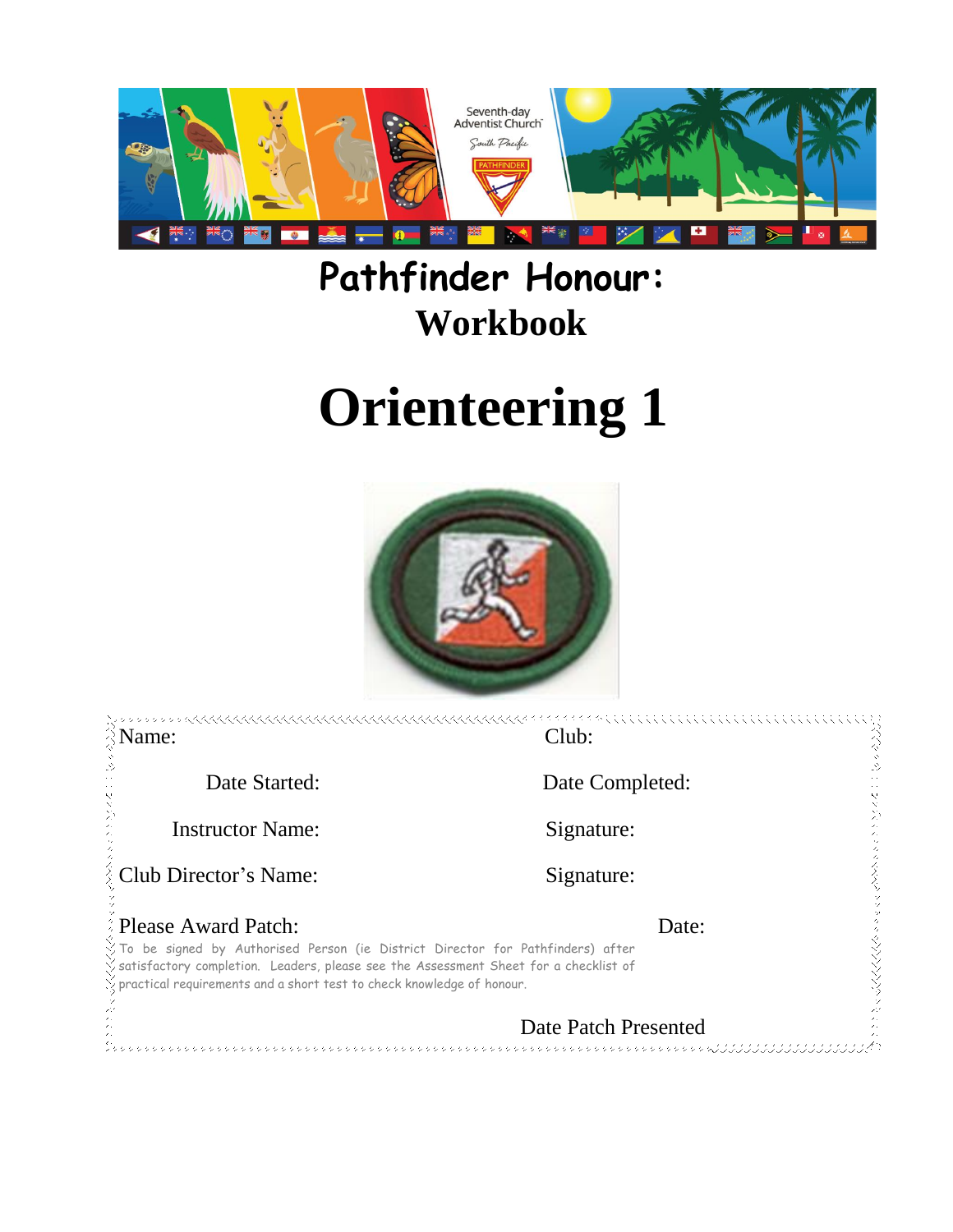**Requirement 1: What is "Orienteering"?** [Please give a brief description]

#### **Requirement 2: Name three disciplines of Orienteering**

#### **Requirement 3: List the items required for Orienteering using the following headings:**

| a.             | Clothing:  |  |
|----------------|------------|--|
|                |            |  |
| b.             | Footwear:  |  |
| $\mathbf{c}$ . | Equipment: |  |
|                |            |  |
|                |            |  |
|                |            |  |

#### **Requirement 4: Describe the basic rules and safety considerations for Orienteering** [Please give a brief description of each of the following]

| The emergency<br>signal:  |  |
|---------------------------|--|
| Movement of<br>controls:  |  |
| <b>Other Competitors:</b> |  |
| 3-hour Rule:              |  |
| <b>Safety Bearing:</b>    |  |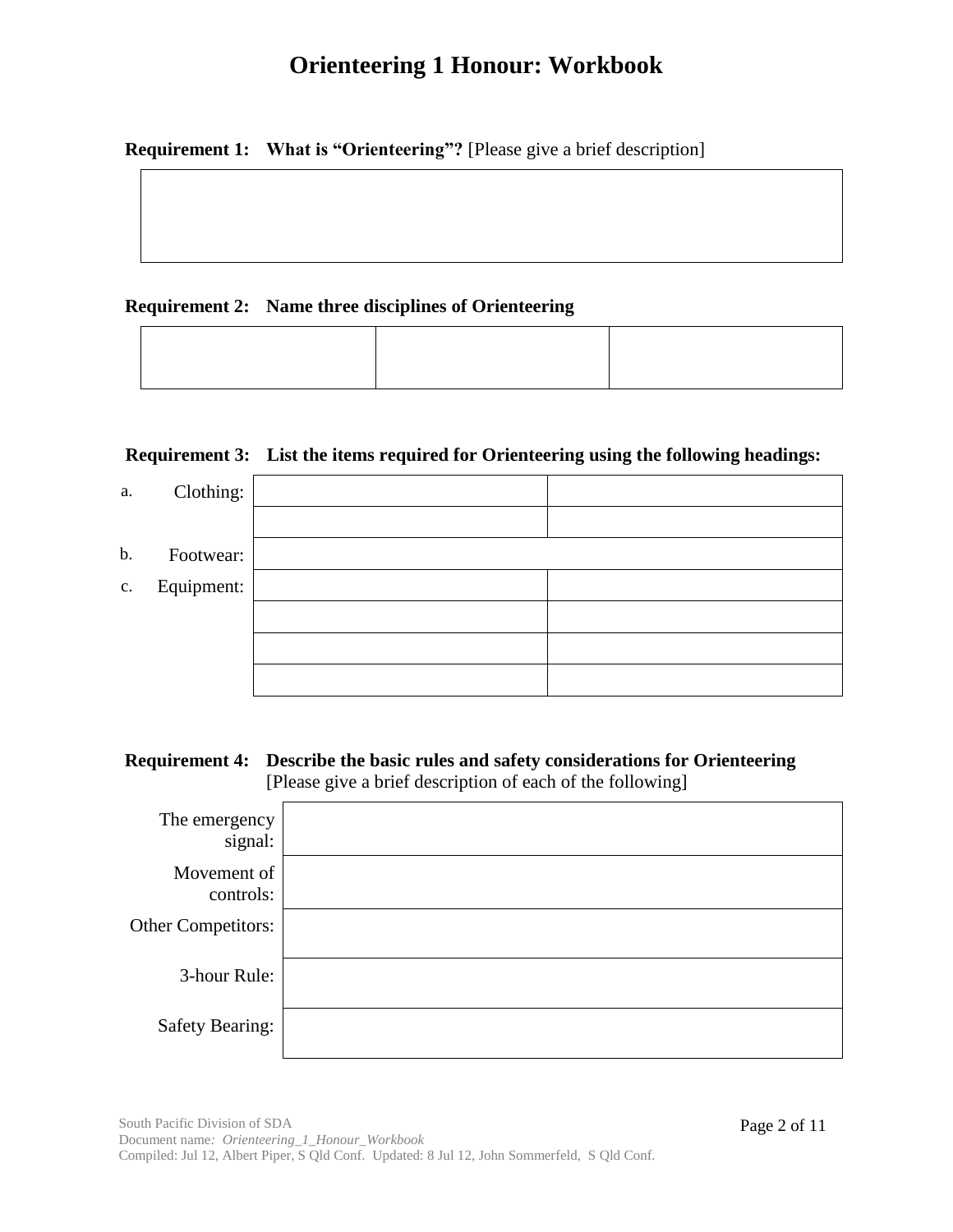|        | <b>Requirement 5:</b> Explain the different levels of difficulty for Orienteering courses. |  |  |  |
|--------|--------------------------------------------------------------------------------------------|--|--|--|
|        | [Please give a brief description of each of the following]                                 |  |  |  |
| Blue   |                                                                                            |  |  |  |
| Green  |                                                                                            |  |  |  |
| Orange |                                                                                            |  |  |  |
| Red    |                                                                                            |  |  |  |

#### **Requirement 6: Explain what to do on a typical Orienteering Course. [**For each of the following, please give one thing your consider to be important]

| The Start:     |  |  |
|----------------|--|--|
| On the course: |  |  |
| At a control:  |  |  |
| At the finish: |  |  |

### **Requirement 7: Explain the map symbols** [Please enter the name below the symbol]

|        |                 | 77                      | $\mathbb{I}$ |   |
|--------|-----------------|-------------------------|--------------|---|
|        | 68              | $\times$                |              |   |
| v<br>π |                 | $\overline{\mathbf{H}}$ |              |   |
|        | . .<br>,<br>. . | ◡                       |              | ٧ |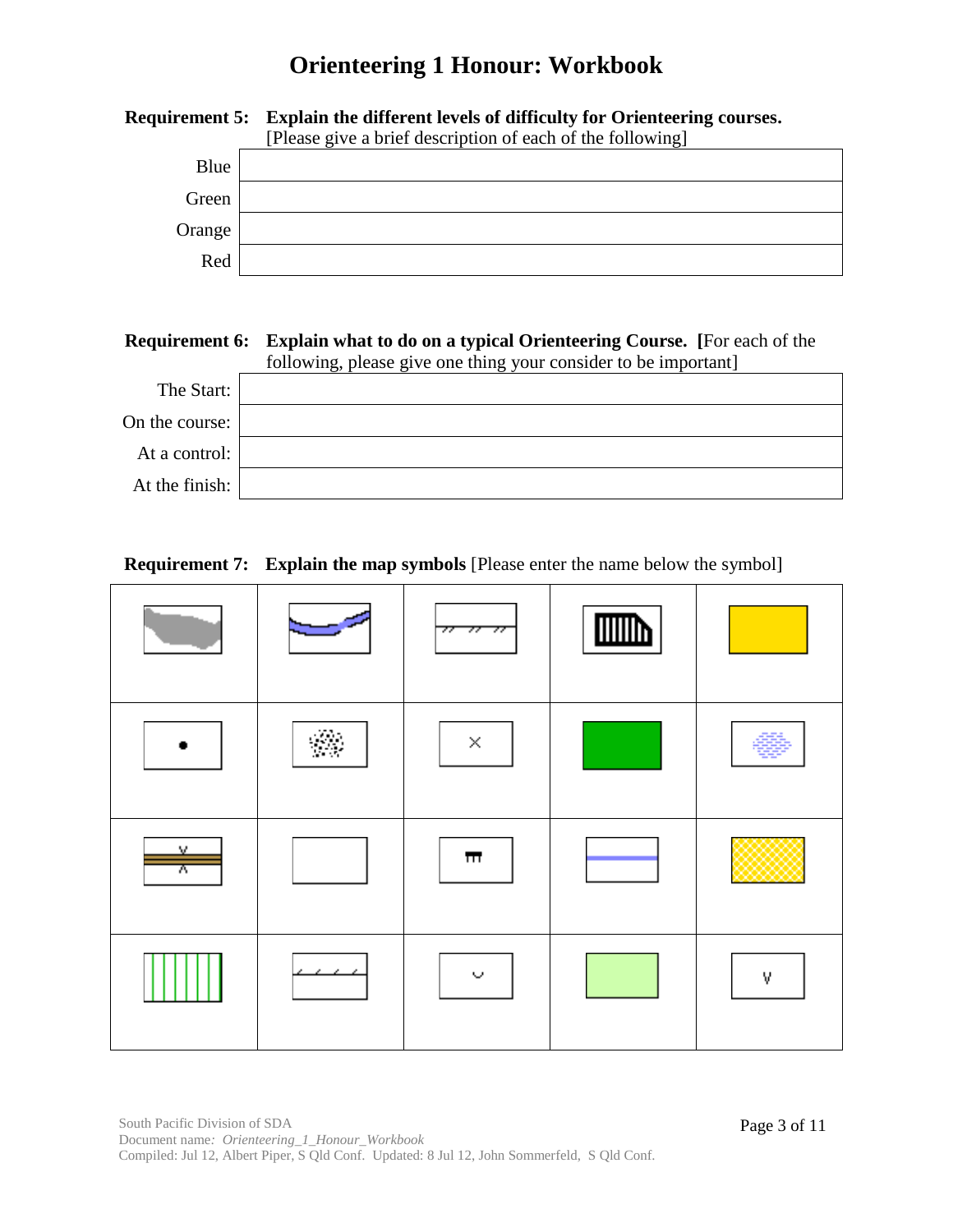

## **Requirement 8: Name the parts of a typical compass used for Orienteering**

#### **Requirement 9: Demonstrate how to orientate a map using land features and a compass.** [Please give a brief description of what to do]

**Requirement 10: (a) Show your understanding of land formations and contour lines** [Match the side views or profiles (A, B, & C) with the top view (Either 1, 2 or 3) in the diagrams below. Briefly explain your reason in the space below]

| Profile A matches top view: |  |  |
|-----------------------------|--|--|
|                             |  |  |
| Profile B matches top view: |  |  |
|                             |  |  |
| Profile C matches top view: |  |  |
|                             |  |  |
|                             |  |  |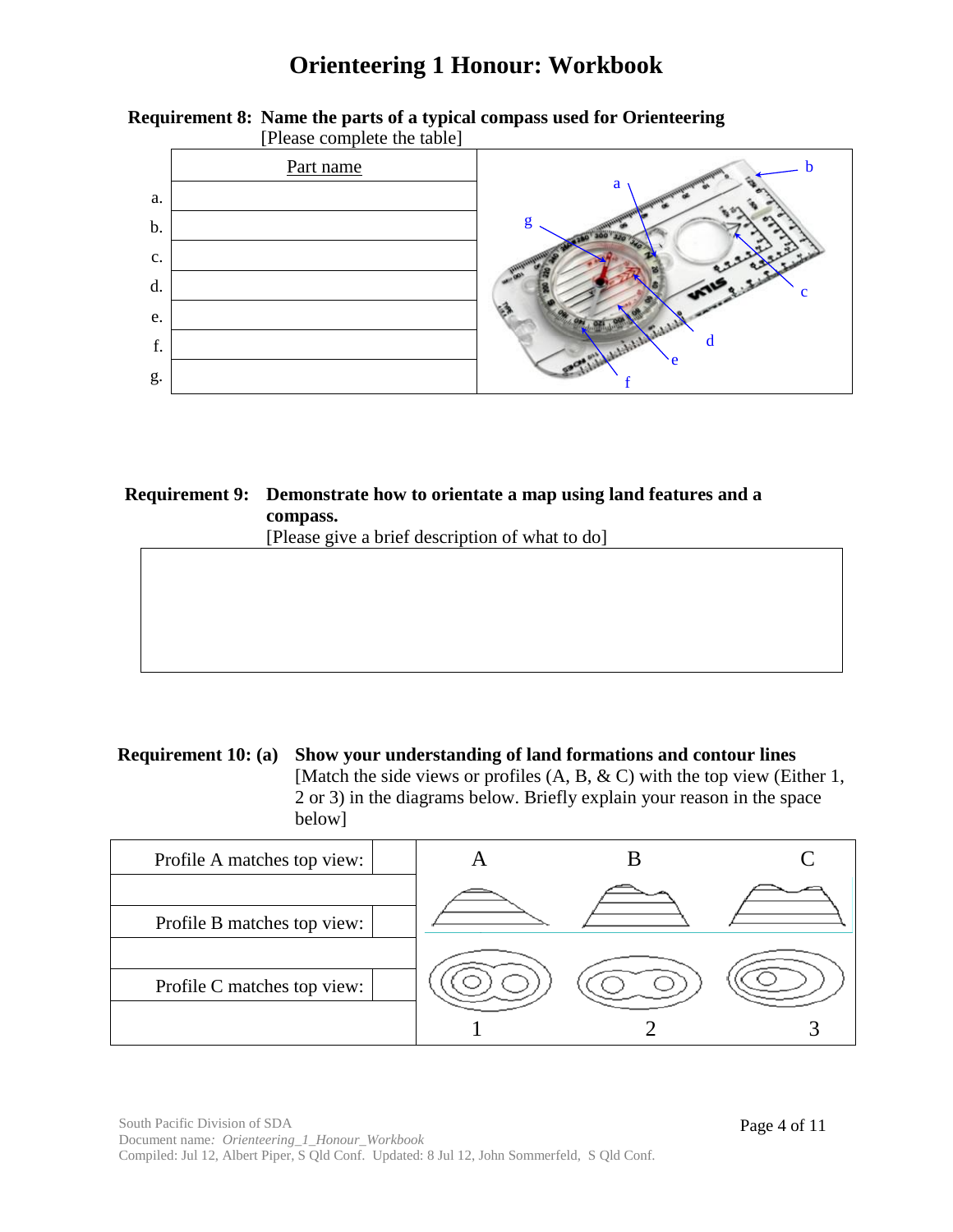#### a. Contour intervals (metres) on Orienteering Maps generally are:  $\mathbf{A}$  $\circ$ b. Number of metres change in altitude that  $\mathbf{D}$  $\epsilon$ each line represents: c. Is A higher than C? d. Can you see B from A? e. Is A lower than B?  $\bf{B}$ f. Can you see D from A? g. What would one expect to find at the arrows? 1  $2 \nmid$  3 h. Where is the slope the  $\vee$ steepest? A B A B P A 1. Which profile best B represents A to B?

#### **Requirement 10: Show your understanding of land formations and contour lines (a) continued**

#### **Requirement 10: (b) Show your understanding of the scale used on Orienteering maps**

|                | a. The most common scales used on orienteering maps are                                            | or 1: |  |
|----------------|----------------------------------------------------------------------------------------------------|-------|--|
| $\mathbf{b}$ . | Choose one $(1)$ scale from 'a'. How many metres on the<br>ground does 10mm on the map represent : |       |  |

#### **Requirement 10: (c) Show your understanding of handrails. List four possible handrails you could follow.**

[Please give a brief description of a 'handrail' and 4 examples]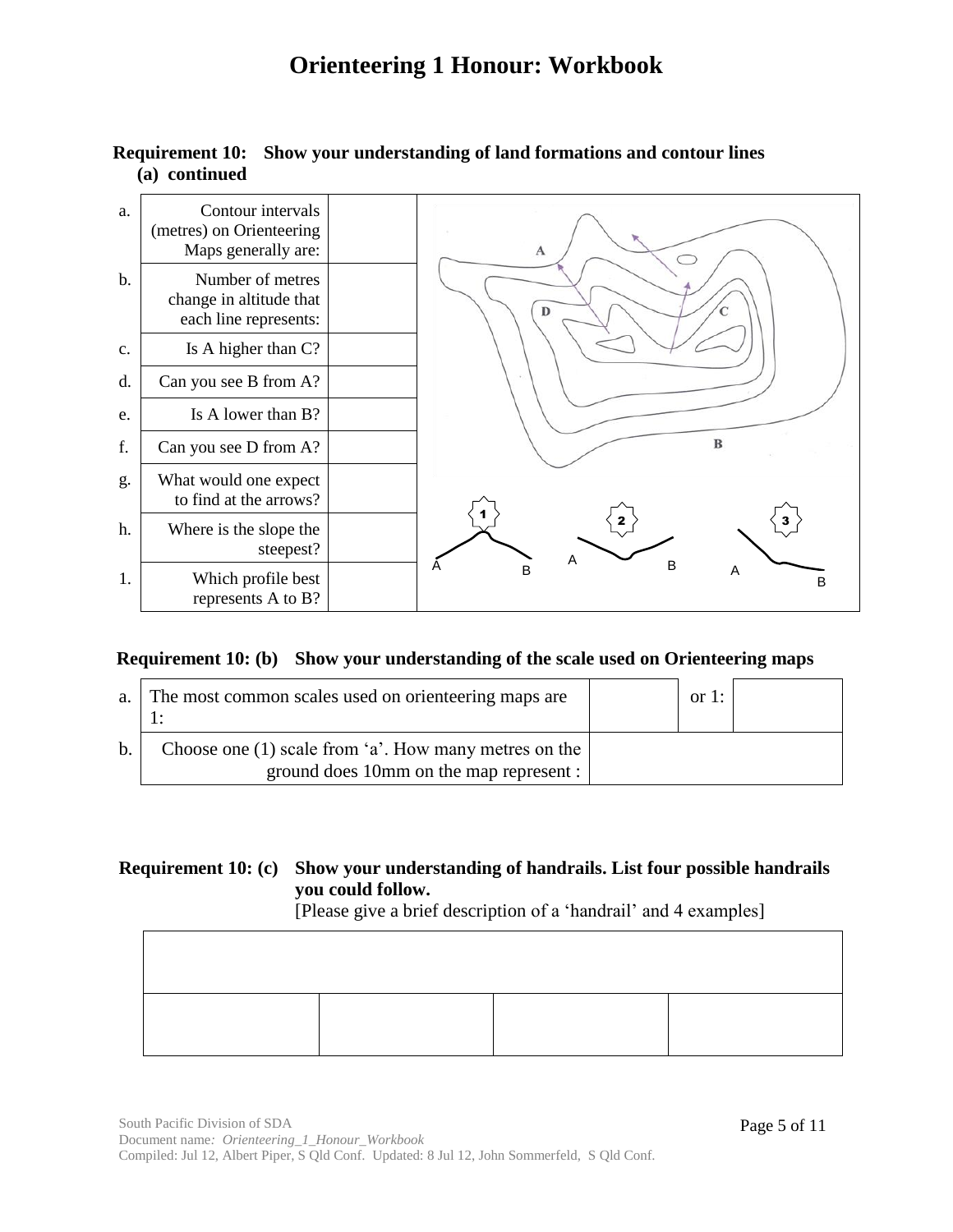## **Requirement 10: (d) Show your understanding of the use of Attack Points.**

[Please give a brief description]

#### **Requirement 10: (e) Show your understanding of Aiming off.**

[Please give a brief description]

#### **Requirement 11: Complete a theoretical orienteering exercise**

[Please refer to *Orienteering 1 Honour Trainer's Map Brooklands Paddock*  and answer the following questions]

Before you start thinking about the course and before you start running, inform yourself about the map in general.

a. What is the scale of the map?

b. What is the contour interval?

Now orientate the map and pretend you are standing at the start. You are facing west southwest in the general direction of number 1 Control.

- c. Are you standing on a hill or in a gully?
- d. What is the feature you are standing at for the start?
- e. What other features can you see to help you orientate your map?

#### **Start to Control 1 – Knoll**

- a. What is the most probable route?
- b. What is the distance to the control?
- c. How many metres of climb are there for this route?
- d. Name at least two things which will tell you if you have overshot the control:



Page 6 of 11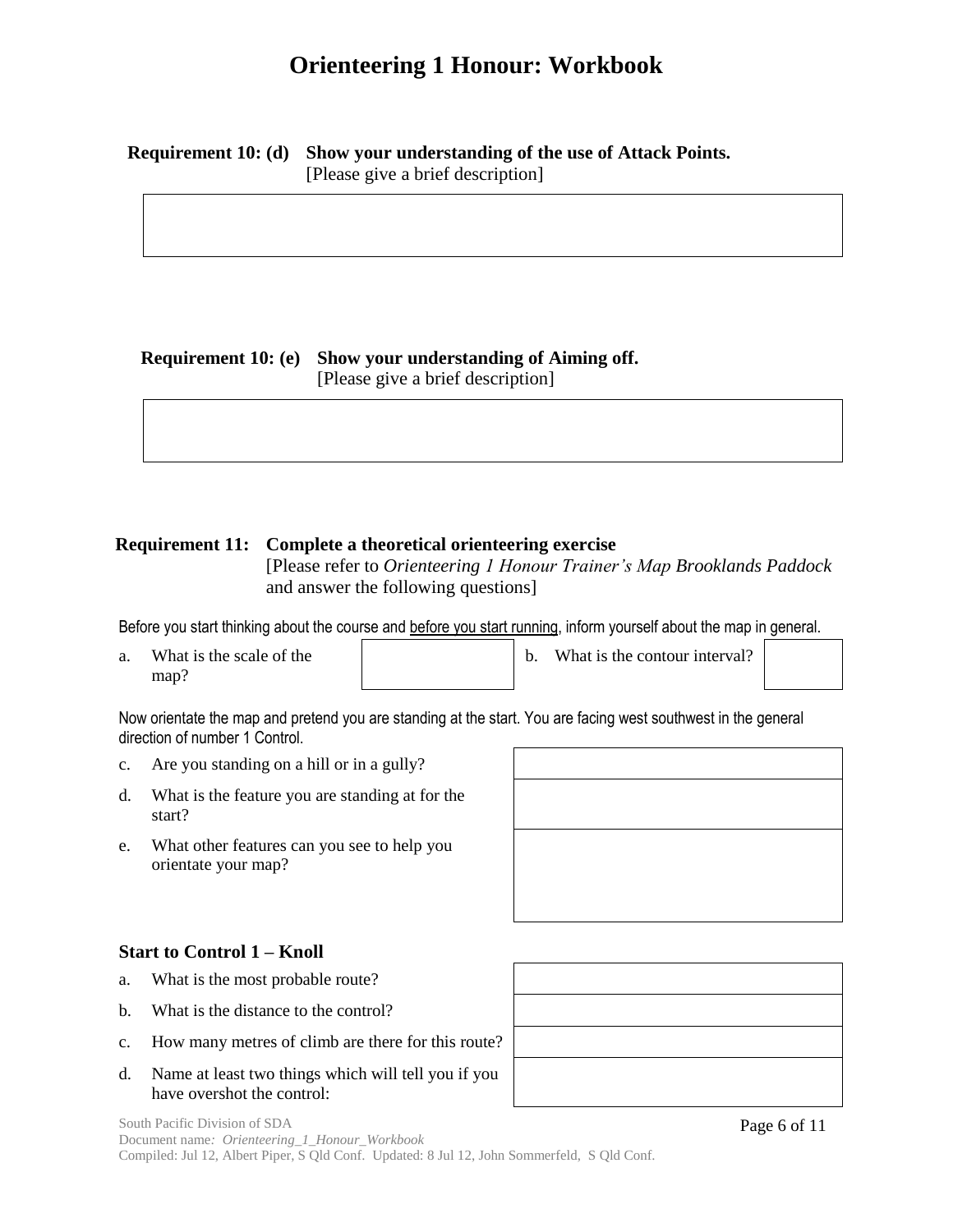#### **Control 1 to Control 2 – Boulder**

- a. What is your route choice?
- b. Take a 30 second look at the map, then cover it & describe the features and terrain you will see if you go by the direct route

#### **Control 2 to Control 3 – Fence Bend**

- a. What basic skill would you do on this next leg?
- b. What is the distance to the control?
- c. Name any surrounding features that would aid your navigation?
- d. What would your pace count be on this leg?

#### **Control 3 to Control 4 – Track Bend**

a. What would be your route choice from 3 to 4?

#### **Control 4 to Control 5 – Gully- shallow**

You decide to navigate on a dead-straight bearing to control 5.

- a. What would your bearing be?
- b. How many metres of climb are there on this route?
- c. List 2 attack points as you approach the control?



#### **Control 5 to Finish – Bare rock**

a. How would you get to the finish?

#### b. How long was the course you just did?

South Pacific Division of SDA Document name*: Orienteering\_1\_Honour\_Workbook* Compiled: Jul 12, Albert Piper, S Qld Conf. Updated: 8 Jul 12, John Sommerfeld, S Qld Conf.



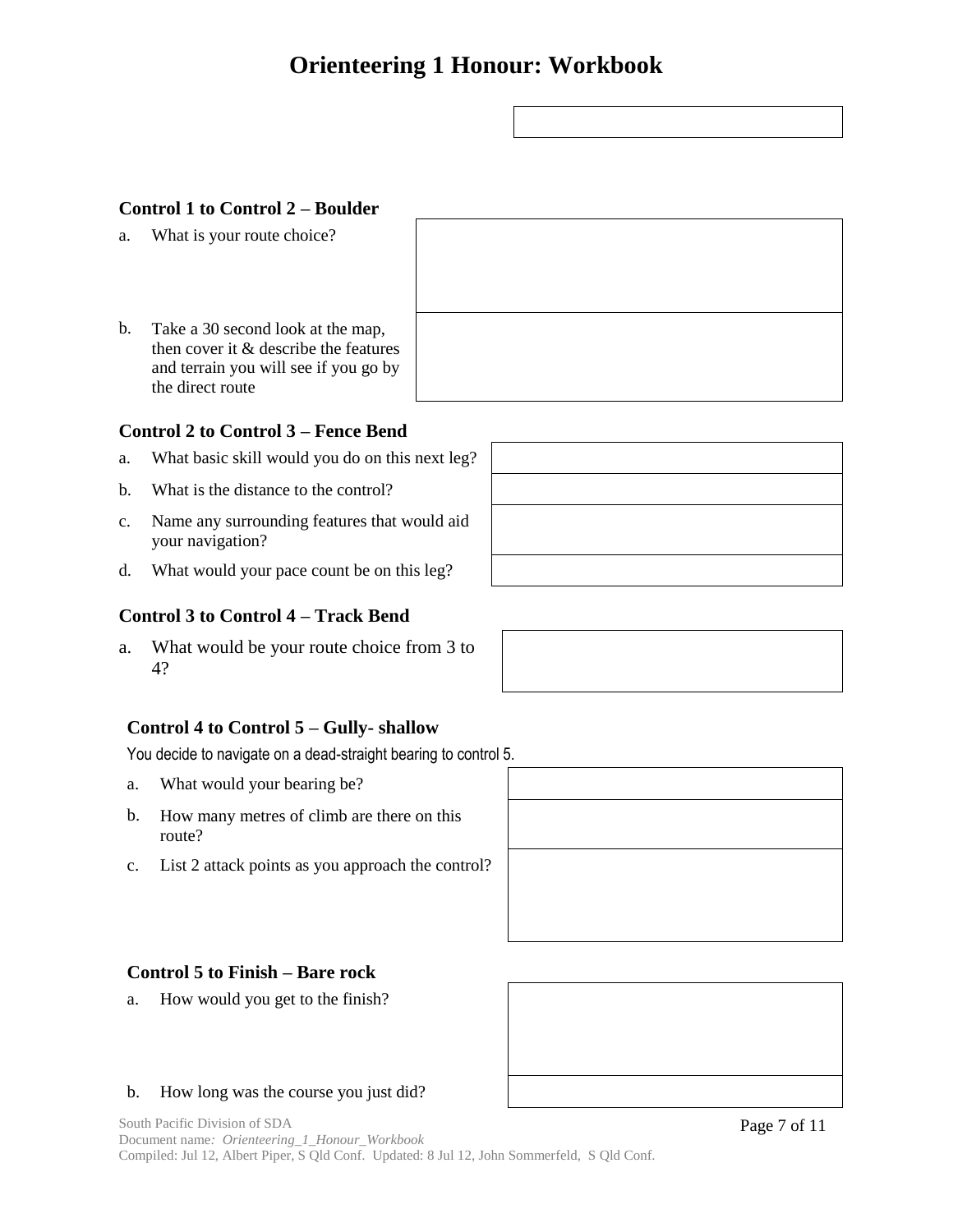### **PRACTICAL PART**

|             |  | <b>Requirement 12: Find your own pace count.</b>                               |             |  |
|-------------|--|--------------------------------------------------------------------------------|-------------|--|
|             |  | Run or walk up and down a 100 metre course at orienteering speed. Each time    |             |  |
|             |  | count the number of times your right foot hits the ground during the distance. |             |  |
|             |  | Record the results. This allows you to judge distance                          |             |  |
| $1st$ time: |  | $2nd$ time:                                                                    | $3rd$ time: |  |
| Average:    |  | per 100 metres                                                                 |             |  |

#### **Requirement 13: Show how to find the direction of travel (setting a compass bearing)**

#### **Requirement 14: Complete each of the following courses at least once:**

#### **a. Blue (Very Easy) Course.**

| Course Location:                     |                   |  |
|--------------------------------------|-------------------|--|
| My performance:                      |                   |  |
| Time taken:                          | Distance $(km)$ : |  |
| Brief comments on<br>my performance: |                   |  |
|                                      |                   |  |
| Assessor's comments:                 |                   |  |
| Assessor's name:                     | Date:             |  |

#### **b. Green (Easy) Course.**

| <b>Course Location:</b>              |                   |  |
|--------------------------------------|-------------------|--|
| My performance:                      |                   |  |
| Time taken:                          | Distance $(km)$ : |  |
| Brief comments on<br>my performance: |                   |  |
|                                      |                   |  |
| Assessor's comments:                 |                   |  |
| Assessor's name:                     | Date:             |  |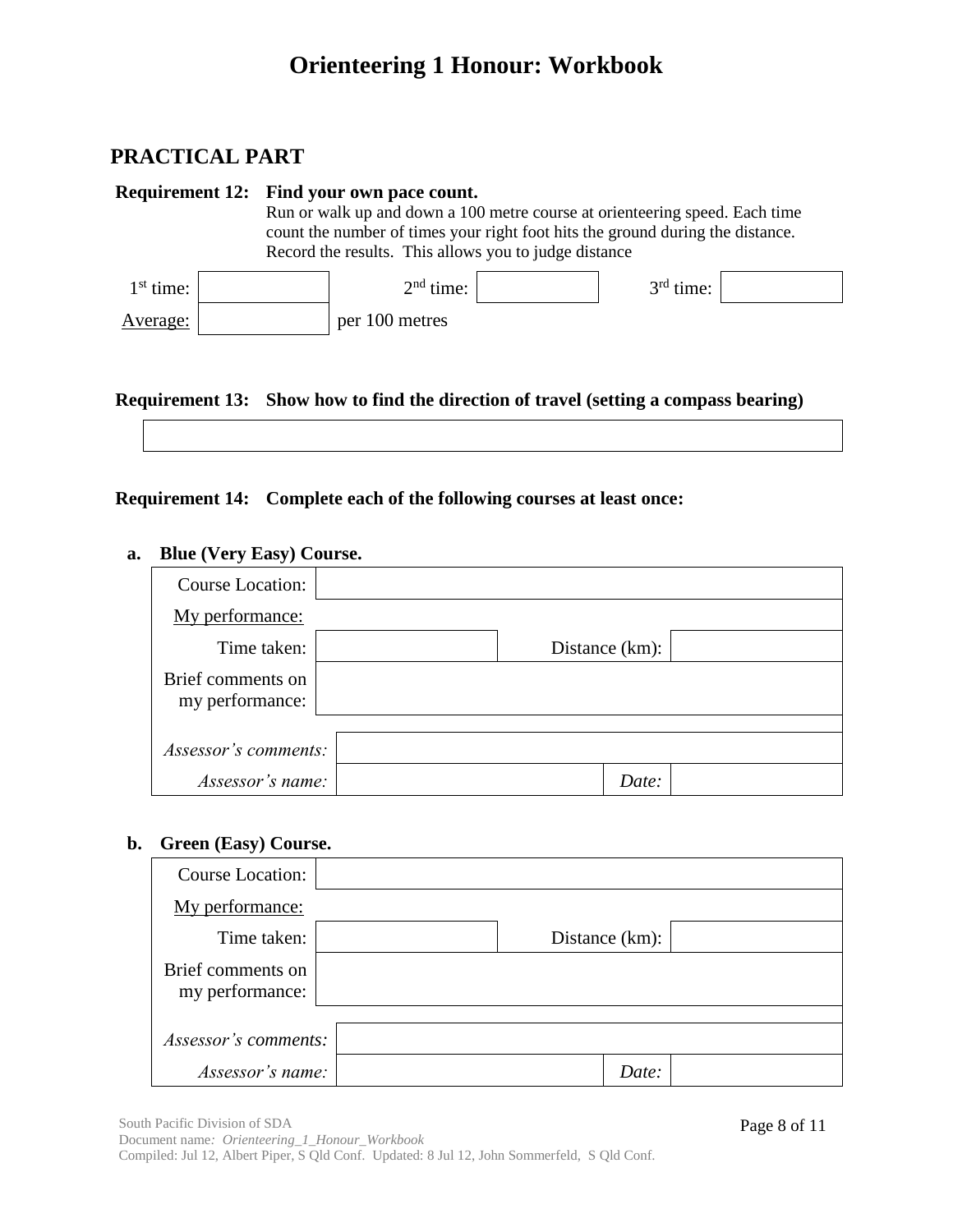#### **c. Orange (Moderate) Course.**

| <b>Course Location:</b>                     |                |
|---------------------------------------------|----------------|
| My performance:                             |                |
| Time taken:                                 | Distance (km): |
| Brief comments on<br>my performance:        |                |
| Could a better<br>route been chosen?<br>Why |                |
|                                             |                |
| Assessor's comments:                        |                |
| Assessor's name:                            | Date:          |

#### **d. Scored Event.**

| <b>Course Location:</b>                                |  |                                |       |  |  |
|--------------------------------------------------------|--|--------------------------------|-------|--|--|
| Time allowed (Mins):                                   |  | Total possible score (points): |       |  |  |
| My performance:                                        |  |                                |       |  |  |
| My score:                                              |  | Points deducted:               |       |  |  |
| Please plot your route choice on your scored event map |  |                                |       |  |  |
| Brief comments on<br>choice of route:                  |  |                                |       |  |  |
| Brief comments on<br>my performance:                   |  |                                |       |  |  |
|                                                        |  |                                |       |  |  |
| Assessor's comments:                                   |  |                                |       |  |  |
| Assessor's name:                                       |  |                                | Date: |  |  |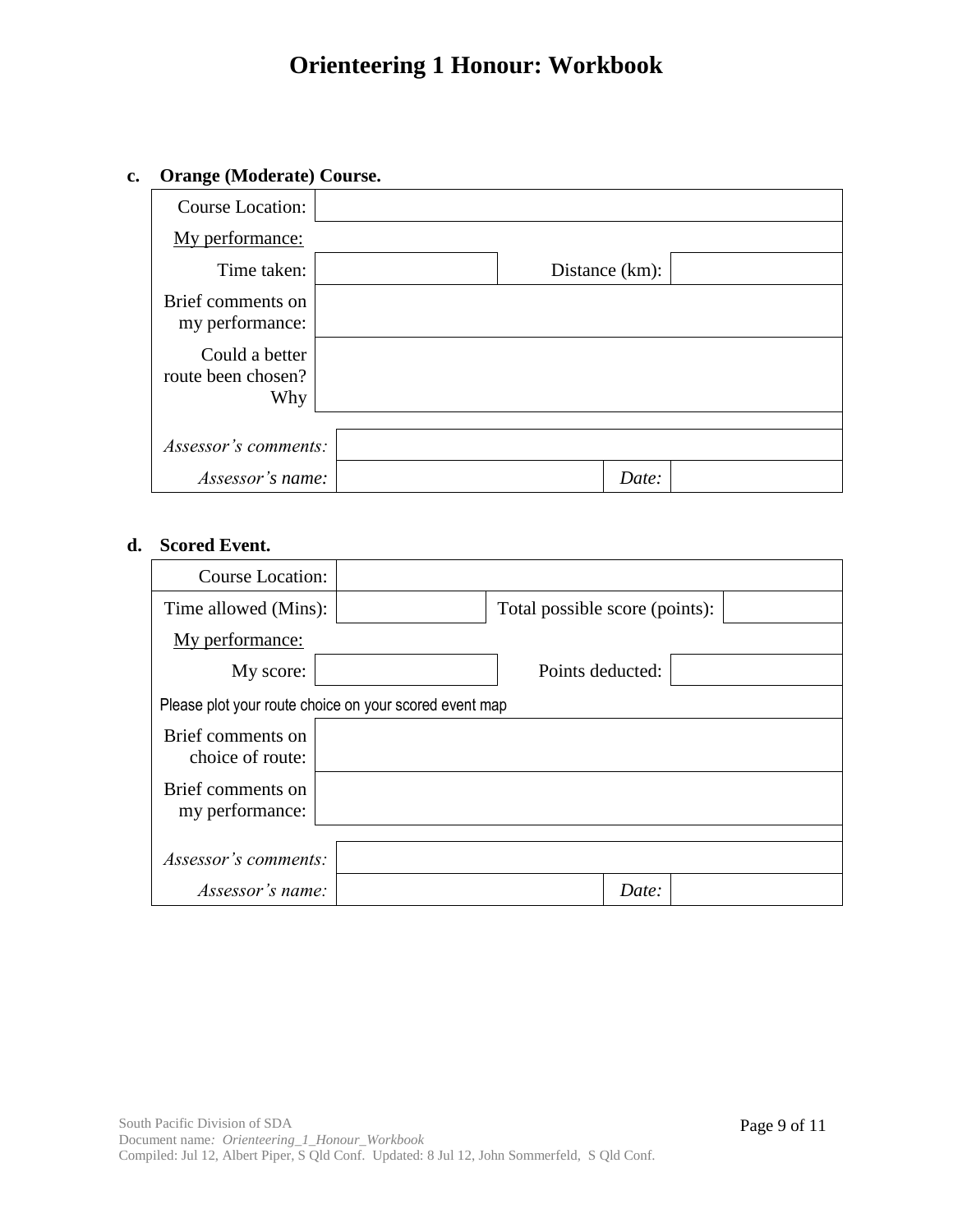#### **e. Night Course.**

| <b>Course Location:</b>                                                                          |                   |
|--------------------------------------------------------------------------------------------------|-------------------|
| My performance:                                                                                  |                   |
| Time taken:                                                                                      | Distance $(km)$ : |
| Brief comments on<br>my performance.<br>How night course<br>was different to the<br>day courses: |                   |
| Assessor's comments:                                                                             |                   |
| Assessor's name:                                                                                 | Date:             |

#### **Red (Hard) Course.** No compulsory, but a great challenge!

| <b>Course Location:</b>                     |                |  |
|---------------------------------------------|----------------|--|
| My performance:                             |                |  |
| Time taken:                                 | Distance (km): |  |
| Brief comments on<br>my performance:        |                |  |
| Could a better<br>route been chosen?<br>Why |                |  |
|                                             |                |  |
| Assessor's comments:                        |                |  |
| Assessor's name:                            | Date:          |  |